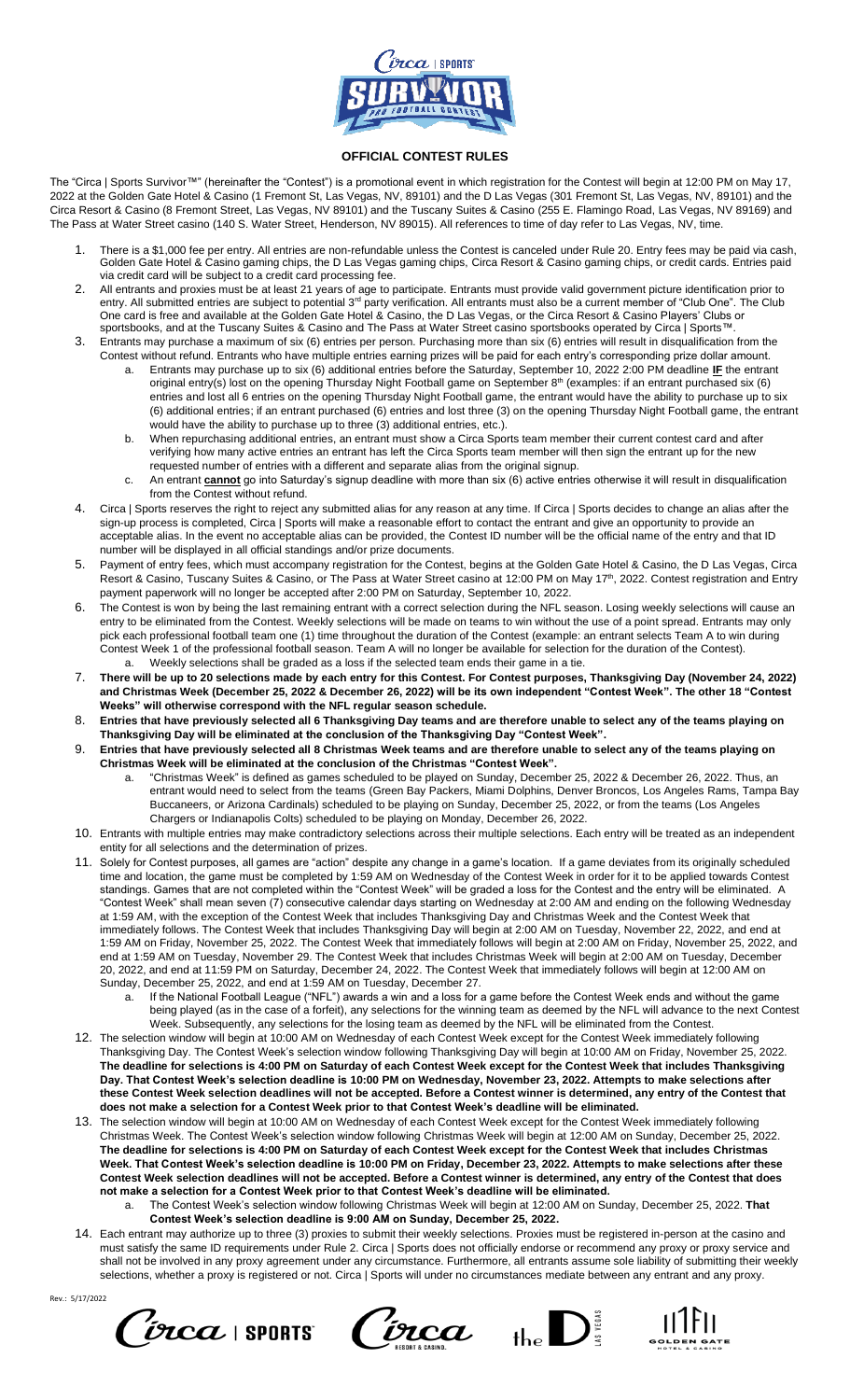- 15. Entrants and proxies can submit weekly selections at any Circa | Sports location during each selection period (10:00 AM Wednesday-4:00 PM Saturday). Selections may be made via a Circa | Sports betting window (requires the use of the Circa | Sports Contest card), a Circa | Sports kiosk (requires the use of the Circa | Sports Contest card), or the Circa | Sports mobile app (by logging into the Circa | Sports mobile and entering their Circa | Sports Contest card ID and password). Entrants/proxies must be within the geographic boundary of the State of Nevada to make mobile selections via the Circa | Sports mobile app. **Circa | Sports is not responsible for any technical difficulties, malfunctions, or any other unforeseen issues regarding use of the Circa | Sports mobile app platform. Technical malfunctions to the Circa | Sports mobile app will not change the selections deadline under any circumstances.**
	- a. **Additionally, Circa | Sports is not responsible for any software issues. Entrants and proxies are fully responsible for knowing what teams he or she or their entrant has used in prior weeks and should the software for whatever reason allow an entrant and/or proxy to choose a team the entrant and/or proxy has previously used, then the entrant and Official Contestant, who is the registered person on the Contest entry form, shall be disqualified from the Contest effective immediately once the Contest Week the selection was made in ends. No exceptions will be made to this rule.**
- 16. By signing a Contest entry form, an entrant designates themselves as an "Official Contestant" and the only one approved to collect any prize of any kind. Proxies are not eligible to collect any prize or monies for an entrant.
- 17. Circa | Sports will provide each entrant with a receipt once a selection has been made. Selection receipts at Circa | Sports kiosks and betting windows will be a physical ticket reflecting the selections made, and such receipts represent the official entry of record for the entrant's weekly selections. Receipts on the Circa | Sports mobile app will be in the form of a digital confirmation screen (complete with unique identifying confirmation code which is a 12-digit electronic ticket serial number) reflecting selections made, and such receipts represent the official entry of record for the entrant's weekly selections. Entrants are encouraged to screenshot the confirmation screen when it appears just after selection submission through the app which will have the 12-digit ETSN number. No other documents provided by Circa | Sports shall be considered official record of weekly selections.
- 18. Entrants may only submit weekly selections once per week per Contest entry, unless a one-time exception is granted by Circa | Sports management in its sole and absolute discretion. Entrants/proxies cannot request voids or changes to weekly selections after the 4:00 PM Saturday deadline or after the entrant's selected game has begun.
- 19. Prize Structure:
	- a. The Contest prize will consist of a guaranteed \$6 million. The prize pool will be funded with Contest entry fees and supplemented by Circa | Sports should the number of entries be less than 6,000. All prize payouts will be made in cash, check, casino chips, free slot play, table games promo chips, or a combination thereof, at the winner's election.
	- b. Should the number of entries total more than 6,000, all additional entry fees will be added into the Contest prize.
	- c. At the conclusion of each Contest Week, all entrants with an incorrect selection are eliminated. The Contest proceeds or the Contest Winner(s) is/are then determined as follows:
		- i. If more than one entry remains and at least one Contest Week remains, all remaining entries continue to the next Contest Week.
			- If exactly one entry remains, that entry is determined the Contest Winner, regardless of the Contest Week in which this occurs. If at least one Contest Week remains the Contest continues only with respect to the Undefeated Bonus Prize (*see* Rule 19d).
		- iii. If zero entries remain, the Contest ends and the prize pool will be split equally among all entries that successfully submitted a selection in the Contest Week that is concluding, regardless of the Contest Week in which this occurs.
		- If more than one entry remains but no Contest Weeks remain, the Contest will end and the prize will be split equally among all entries that successfully submitted a selection in the final Contest Week.
	- d. Undefeated Bonus Prize
		- **i. To be ELIGIBLE for the Undefeated Bonus Prize, an entrant MUST NOT select BOTH the Los Angeles Rams and the Cincinnati Bengals in ANY week of the Contest, which is defined as Weeks 1-18 of the NFL Regular Season Schedule in addition to the special Thanksgiving and Christmas Weeks. Entries that have previously selected either one of these teams at any point during the Contest are ineligible to compete and earn the Undefeated Bonus Prize.**
			- 1. If an entrant decides to use either the Los Angeles Rams or the Cincinnati Bengals in any week of the Contest season, while not eligible for the Undefeated Bonus Prize, they still remain eligible for the regular Contest prize.
		- ii. If an entry provides a correct selection for all 20 possible Contest Weeks and does not use both the Los Angeles Rams and the Cincinnati Bengals in any week of the Contest season, that entry will earn the guaranteed Undefeated Bonus Prize of \$1,000,000 in addition to the regular prize pool.
		- iii. If multiple entries provide correct selections for all 20 possible Contest Weeks and do not use both the Los Angeles Rams and the Cincinnati Bengals in any week of the Contest season, both the prize pool and Undefeated Bonus Prize of \$1,000,000 will be split equally among those entries.
		- If the NFL season is shortened for any reason, or there are not 20 complete Contest Weeks as defined by Circa | Sports management and these Rules, the Undefeated Bonus Prize will not be awarded.
- 20. The Contest will be considered official after Week 8 of the 2022 NFL football season. If the NFL season does not run at least eight (8) weeks, all Contest entry fees will be refunded. If the NFL season is not completed as scheduled, but lasts eight (8) weeks or more, all remaining entries will split the prize. If material technical difficulties or other Acts of God circumstances prevent the Contest from being completed after week 8, the Contest will still be action.
	- a. If the NFL season is suspended (but not outright canceled), the Contest will be suspended until the season resumes. If 90 days pass with no NFL game being completed, the Contest will end and entry fees will either be refunded (if before Week 8) or prizes will be awarded to remaining entries (if during or after the beginning of Week 8).
- 21. All Circa | Sports™ House Rules shall also apply to this Contest, unless otherwise stated in these rules.
- 22. Circa | Sports reserves the right to refuse entry to any person in Circa | Sports management's sole and absolute discretion. Individuals who are listed on the Excluded Persons List issued by the Nevada Gaming Control Board or any other exclusion list, shall not be eligible to participate in the Contest or win any prizes or monies. Additionally, Circa | Sports may cancel this Contest or refuse to accept any entry or weekly selection if there are concerns that any rule, regulation, or law that may govern this Contest may be violated.
- 23. Circa | Sports will make a reasonable effort to find alternative, fair methods of accepting weekly selections in the event of a computer system failure.
- 24. After the final Contest Winner(s) are posted, a five (5) day audit period will occur. Any disputes with the Contest and/or the results or prize awards must be provided to Circa | Sports management in writing within such audit period. At the end of the five (5) day audit period, the Contest results will be declared official and final, and payouts will be awarded. In the event of any dispute, Circa | Sports management's decision will be final.
	- a. All Contest payouts must be collected in person within 365 days from the time payouts commence at the respective casino property the entrant signed up at. If an entrant fails to collect in person any prize or monies awarded to them after this 365-day period, Circa Sports Management will mail a check to the last address of residence listed on the Contest Entry form after exhausting all efforts (phone, text, email, etc.) to contact the official entrant.
- 25. No employee of Circa | Sports, no Director or above nor Accounting, Audit, Casino Hosts, Compliance, Finance, IT, Security, or Surveillance personnel from the Golden Gate Hotel & Casino, the D Las Vegas, the Circa Resort & Casino, or personnel from the Downtown Las Vegas Events Center may participate or serve as a proxy in the Contest.
- 26. All entrants authorize Circa | Sports, the D Las Vegas, the Golden Gate Hotel & Casino and Circa Resort & Casino unconditional and unrestricted use of their likeness, image, and name in any marketing, promotional, or advertising materials free of any consideration and/or compensation. Circa | Sports holds sole and absolute discretion regarding the content of any promotional, advertising, marketing, or announcement material regarding this Contest and any winners thereto.
- 27. All decisions regarding the interpretation of these Rules for the Contest are solely within the absolute discretion of Circa | Sports management, whose decisions shall be final. Circa | Sports management reserves all rights and may modify the Contest for any reason.